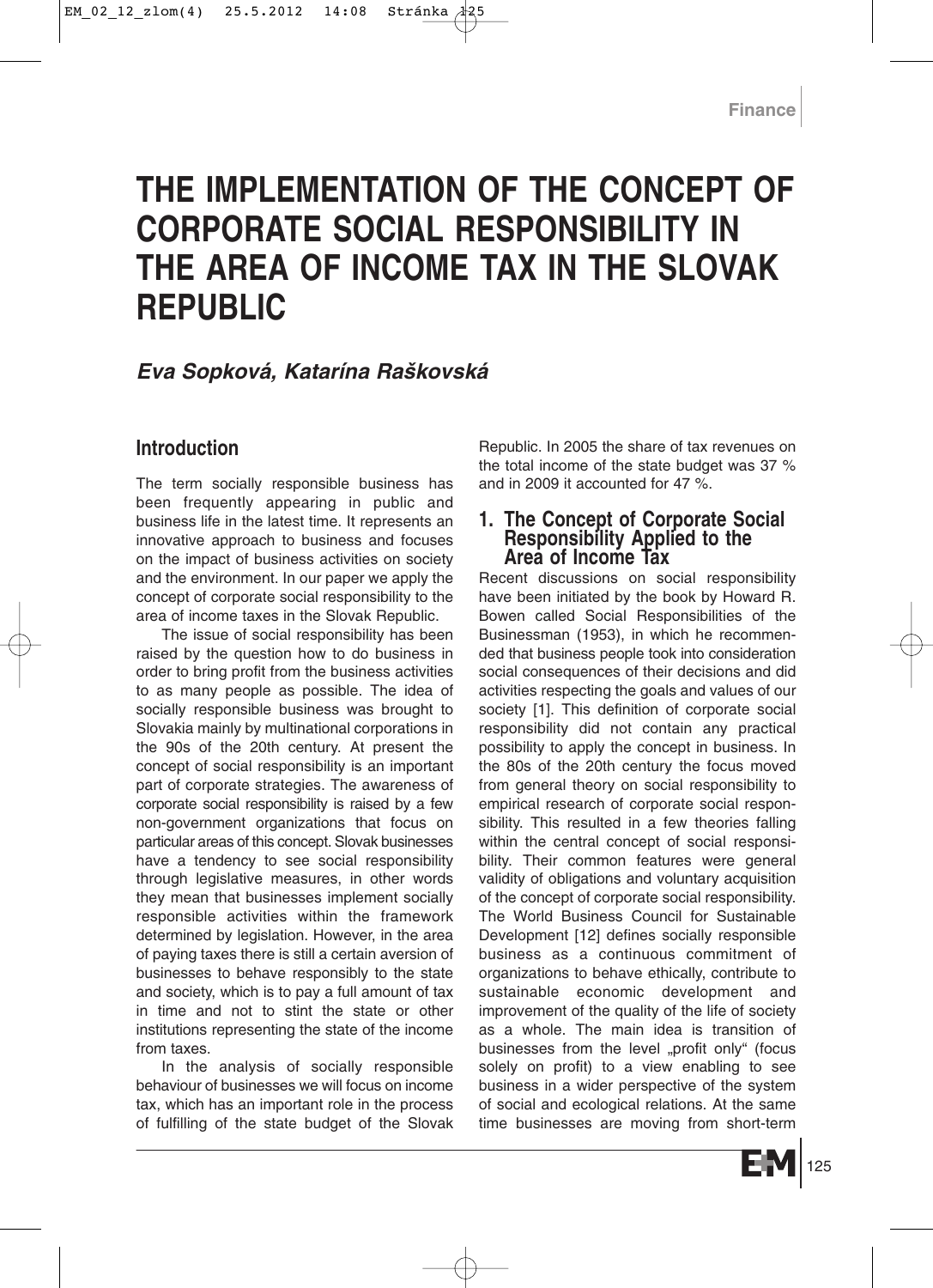goals to long-term goals and preferring optimum to maximum [1].

One of the solutions that can improve socially responsible behaviour of businesses is the policy of social responsibility. The European Commission issued several documents on social responsibility of businesses in order to help businesses integrate the concept of social responsibility into everyday business life [4]. In the year 2001 the European Commission issued the Green Book, in which it published the first official definition of corporate social responsibility as the "voluntary integration in the social and environmental concerns on the company's behalf for its commercial operations and its relationship with its stakeholders" [2]. This definition points to other aspects of socially responsible business: it focuses on active cooperation with stakeholders, expresses the commitment to contribute to the development of life quality, stresses the development and not only economic growth and classifies socially responsible business in three areas – economic, social and environmental. Socially responsible business in the economic area is tracing and improving processes that the business contributes to the development of the economic environment and the effort to minimize potential negative impact of the business's activities in this area [1]. This area of responsibility to society covers above all code of conduct of the business and its code of ethics, transparency of business activities and principles of good corporate governance, fight against corruption, bribery and violation of laws, relationships with shareholders, consumers, suppliers, advertising, protection of intellectual property and other things.

The application of the concept of corporate social responsibility in the area of income tax concerns the relationship of the business with the state and institutions representing the state (tax offices) as well as the relationship with society as such as the tax income is distributed in wider society. The relationship between the business and the government exists on different levels: legal, institutional, social, commercial and individual. The basic norm between the business and the government is law enforcement. In a democratic and market economy environment businesspeople not only respect and accept the legitimacy of government laws and measures, but are also actively involved in

their creation. An optimum relationship between the business and the government is when both sides acknowledge their responsibility for the public welfare. The major responsibility of wellgoverned businesses is to obey the laws. In order to maintain a firm relationship with the government the business must above all "pay all taxes it is liable to pay and it owes, make deductions for insurance of their employees, obey all mandatory central and local government regulations, obtain all necessary government permissions, licences and approvals for business, not try to influence the government decisions by other than legal ways" [1].

Beside other things taxes have a stimulation function, i.e. they serve to encourage business and employee activities and to support or reduce particular activities. Tax evasions are evidence that the tax system of the state does not fully perform the stimulating function. The effectiveness of the tax system and tax legislation of the state greatly depends on how the society /state perceives and influences tax discipline of individual taxpayers. This discipline is reflected by the amount of tax evasions and the ability of society to eliminate their extent to an economically and socially acceptable level [5]. Tax evasions are not only cutting the income of the state budget, but have a decisive role in applying the principle of voluntary payment of taxes by serious taxpayers. Because if a taxpayer who carries out their tax duty properly finds out that the businesses around conceal taxable incomes or overestimate expenditure and thus lower the tax base, he logically states tax inequity. Due to this a conscious taxpayer finds excuses and arguments to avoid their tax duty or to minimize it [8].

Another approach to (ir-)responsible behaviour of businesses in income tax is the possibility to assign 2 % of income tax for specific purposes, which is regulated by § 50 of Act no. 595/2003 Coll. on income tax as amended (paragraph 4 of the Act exactly identifies who can be given the share of the paid tax). This is to support the cooperation of the business and non-profit sectors, where the registered organizations can apply for an allocation of a 2 % share of the paid tax not only from individuals, but also from legal entities. As this is not a classic donation, but allocation of public funds, the assignation of tax by means of 2 % can be considered neither corporate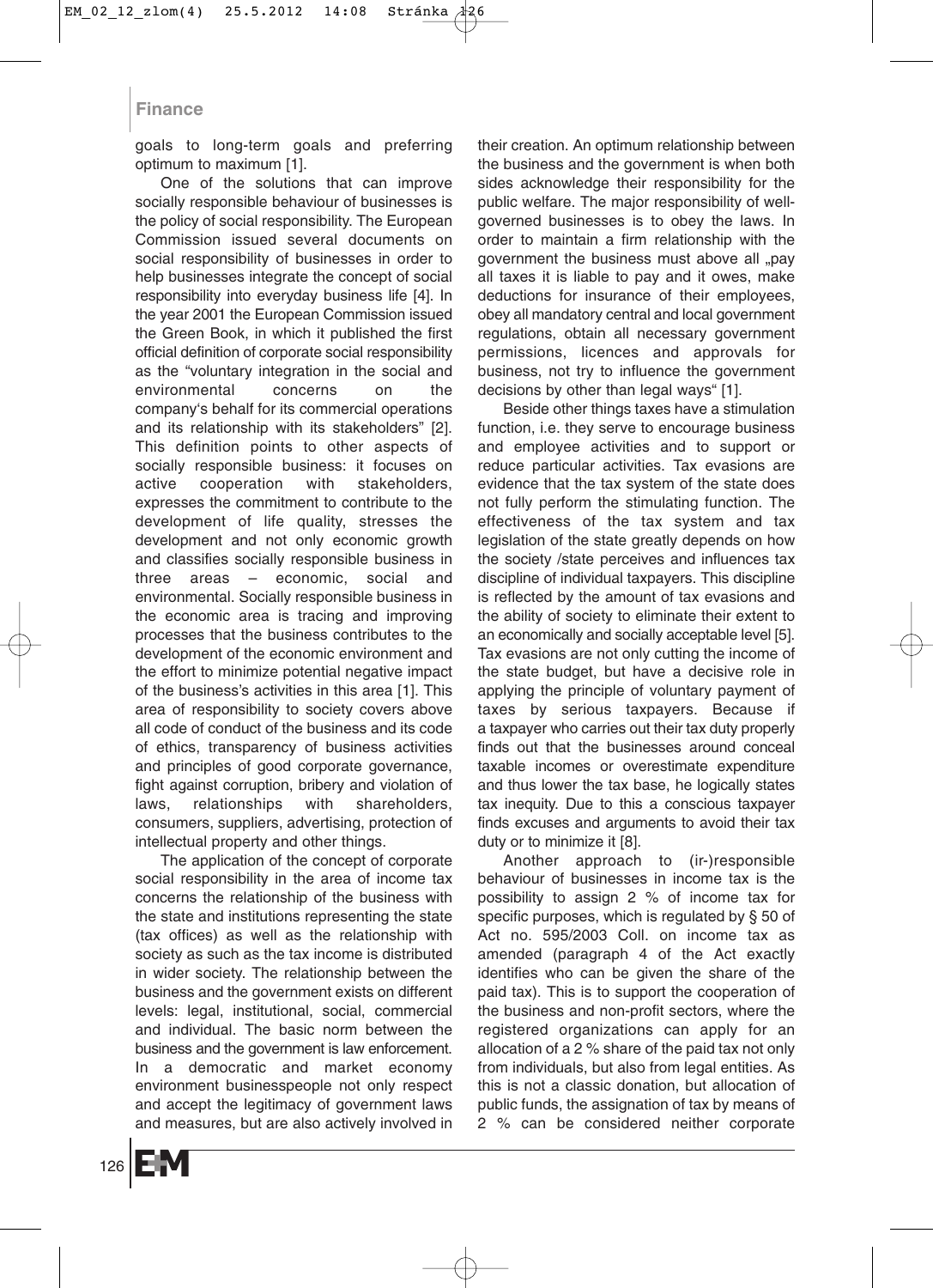philanthropy nor a typical manifestation of corporate social responsibility. In providing funds, taxpayers have only the possibility to decide about their allocation. This is an indirect support of non-profit organizations by the state. In case the funds were not allocated, they would go to the state budget. On the other hand, if a business invests its own resources (time, work of their employees, promotion etc.) in the process of effective distribution of the funds among more applicants (in a competition of ideas, evaluation of projects submitted), this input can be considered a manifestation of corporate social responsibility. Most businesses have appreciated the chance to direct their tax payments to organizations they can choose as they believe that the 2 % is a more addressable, effective and transparent way of allocating funds to non-profit organizations than through the state budget. Yet, since 1 January 2011 the mechanism of assigning 2 % of income tax has changed. The most significant change is in gradual lowering of 2 % of the paid tax to 0.5 % by the year 2018. Thus in tax assignation a taxpayer who is a legal entity will reduce the assignation of a share of the paid tax, and with the share of the paid tax they have to make a donation to the organization in the amount of the percentage of the assigned tax. If the taxpayer does not fulfill this condition, the share of the assigned tax will be subsequently lowered by 0.5 % by the tax administrator. The agency TNS SK makes a regular survey about the use the possibility to assign 2 % of income tax for special purposes. The results of the survey from March 2010 are presented in the following graph.





Source: Survey of 2 % of tax carried out by TNS SK in March 2010. Available on the Internet: <http://www.rozhodni.sk>

The survey found out that only one third (35.7 %) of businesses in Slovakia plan to assign their 2 % for publicly beneficial activities of non-profit organizations, which is approximately the same amount as in 2009. Almost one half (46.7 %) of respondents do not intend to devote their 2 % to NGOs and almost one fifth (17.6 %) had not been decided whether they would assign the 2 % of income tax. The most respondents planned to support children, youth and education (26.5 %). Then the second most important thing was protection and support of health (17.0 %), help to the disabled and handicapped, support of sport, protection of animals or protection of the environment and conservation of natural resources/values [14].

#### **2. The Current State of Tax Evasion on Income Tax in the Slovak Republic**

Compliance with standards and rules of behaviour or ethical principles is naturally required from all businesspeople. As Marková states [6], a prerequisite of ethical business is business based on

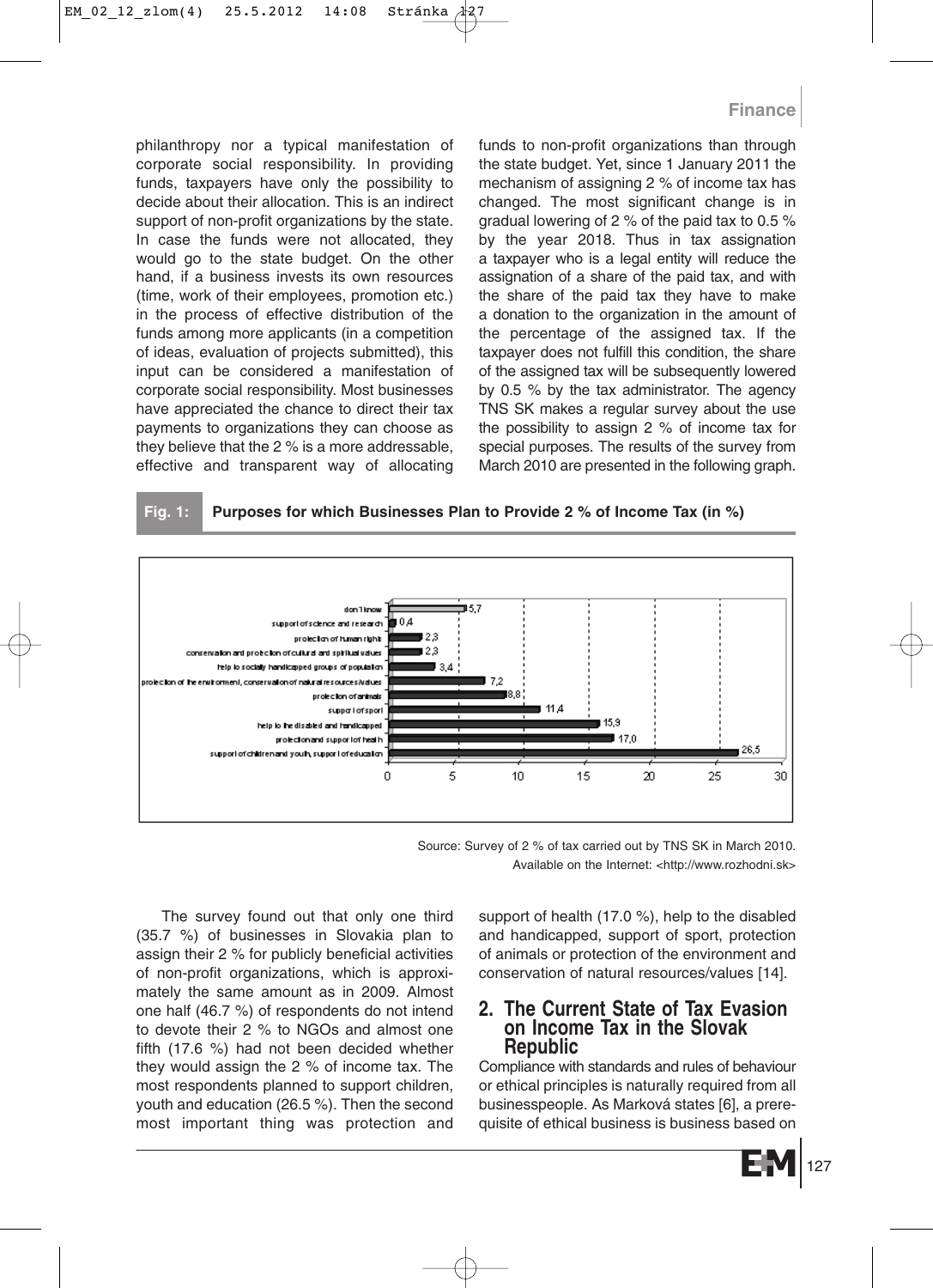stable and clear legislation, motivating tax, depreciation and credit policy and on ethical competition. Non-existence of these conditions for business supports illegal activities of economic entities. A business has a social responsibility towards the state, which means among other things sharing the creation of social wealth mainly by means of taxing businesses by individual taxes deducted to the state budget and local budgets to finance the needs of society. However, in practice it is common when businesses behave unethically in deducting a proper amount of tax – instead they artificially lower the tax base, for example by issuing false invoices and registering them in files, concealing part of the income and property. Other forms of tax evasion are accounting manipulation (simple mistakes and evasions based on keeping two sets of accounting), balance offenses (tax evasions resulting for example from underestimating assets, depreciation, creation of reserves, fake accounting costs), paper transactions (fictitious trades to lower tax base), price transfer, tax holding and international business, i.e. possibility of using tax havens [3].

In the period of economic recession, i.e. the time of lower profits and incomes of individuals and businesses, the budgets are reviewed. The attention in individual states and state institutions is paid to the revenues that customs and tax offices are not able to capture, i.e. tax evasions and tax frauds [9]. Tax evasions represent one of more serious problems of taxation effectiveness. Orviská and Hudson [7] define tax evasion as a source of potential serious loss of government revenue that leads to a potential lack of funds for the public sector and an unfair burden on honest taxpayers. Failure to comply with tax laws and illegal activities in one area can motivate people to illegal activities in other areas and thus extend the borders of shadow economy.

The author Lesáková [5] sees the basic motif of tax evasion in a contradiction between the interest of the state to ensure income of the state budget by collecting taxes and natural resistance of taxpayers trying to minimize their tax obligation. Yet, minimizing tax obligation can be also understood as a manifestation of rational and effective activity of the businessperson in case he does so within the applicable legislation as taxes are part of non-productive

cost of the business. One of the ways how to increase effectiveness is to cut cost to a minimum level [10]. There is a question when such acting becomes immoral or irresponsible towards society.

However, the reasons for tax evasion are different. Among the most significant and in literature most frequently mentioned factors influencing tax evasion is social (socio-political) and economic environment together with the state of the legal system of society. Other socalled partial factors of tax evasion can be everchanging legislation, contradictory laws, absence of binding interpretation of laws and high tax burden. E. Sopková [10] gives also further reasons for tax evasion such as technical factors of collecting taxes, psychological and socio-ethical factors. Lack of civic awareness in tax areas is also given as a cause of tax delinquency, which means that the taxpayer loses the sense of tax liability. Yet, several authors state that ideology, morale and economy are only factors contributing to the establishment of tax offenses in that way they create a favourable environment and act as catalysts of the main reasons, which must be looked for in the tax system itself. According to these authors the causes of tax evasion result above all from the concept and mechanism of the tax system that exposes the taxpayer to temptation and thus it almost automatically leads to fraud.

In our conditions the reason for tax evasion and backlogs is mainly the high tax burden or tax and financial burden of businesses, lack of finance and tax discipline of tax debtors, their general insolvency and the existing legislative environment [6]. We see also the deficiencies of our tax system as a reason for tax evasion in the Slovak Republic; they have a direct impact on the scope of tax evasion. The reasons hampering the reduction of tax evasion are mainly: inconsistent interpretation of the Criminal Code in the cases of reduction and non-payment of taxes and insurance; state monopoly to retail sale of alcohol; absence of a unified state information system linking database records of tax and customs offices, business register, land and trade register.

Within the tax system of the Slovak Republic income tax belongs to the group of direct taxes. Act no. 595/2003 Coll. on income tax as amended governs the taxation of individuals and entities. Immediate consequences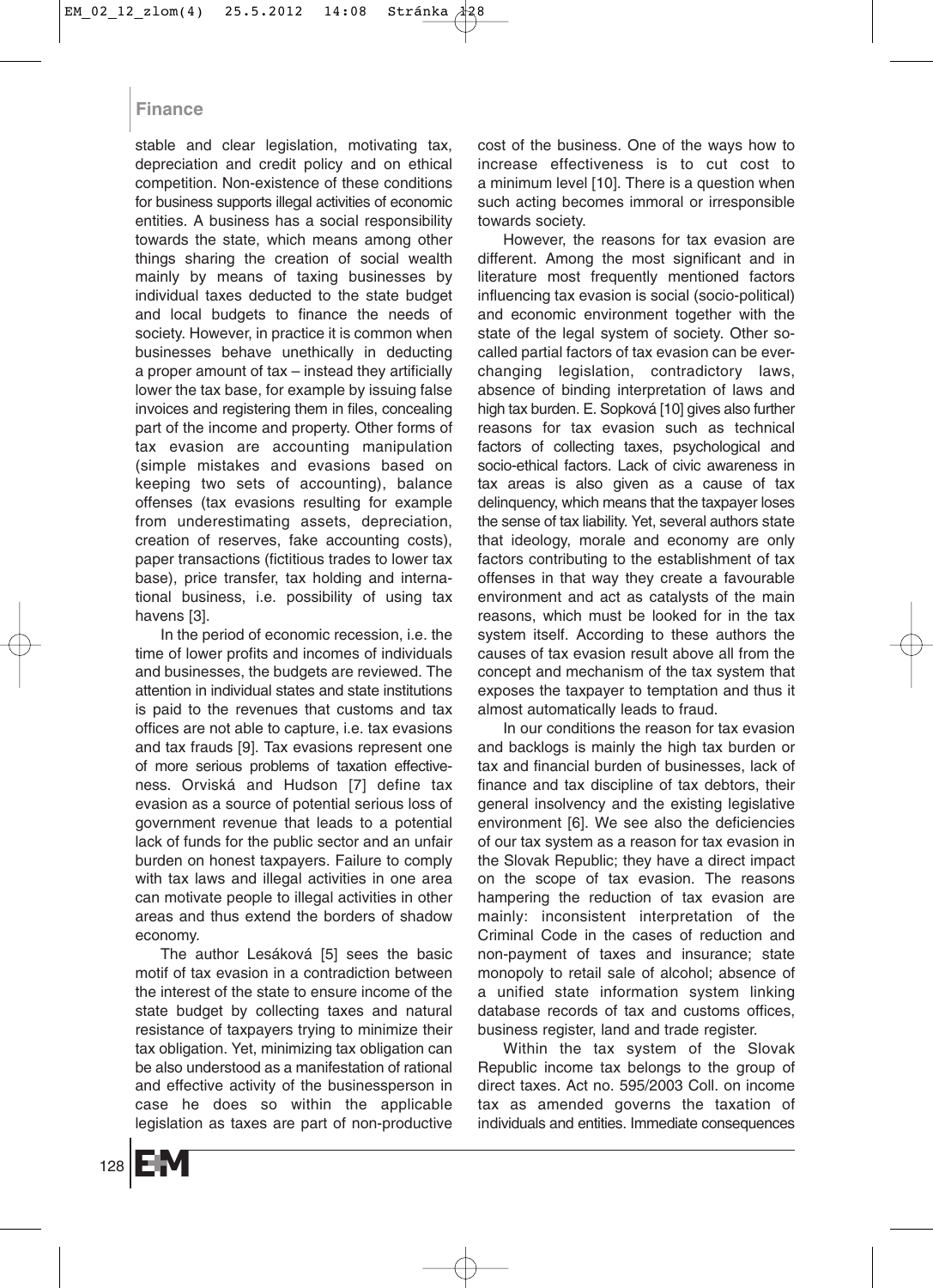of acting (or non-acting) of taxpayers is the amount of revenues from these taxes paid into the Treasury of the Slovak Republic. At present these revenues account for about 33 % of all tax revenues of the state budget. The following graph presents income tax revenues between 2005 and 2010, separately for income tax revenues of individuals and legal entities.



#### **Fig. 2: Income Tax Revenues in the Slovak Republic (in billion €)**

Source: Prepared on the basis of internal materials of Tax Directorate of the Slovak Republic

Revenues from income tax of individuals grew significantly in the period of 2006–2008, together for two years by 34 %, which was a result of a growing rate of employment on the one hand and a high growth of average wage on the other hand. A fall of performance of duty came in 2009, when the total revenue fell against 2008 by 10 %. To a high degree this was due to a drop of the rate of employment and an increase of non-taxable tax base. In 2010 the revenues from this tax – vital for financing self-government – were falling further to the level lower than in 2005. The reason was further drop of employment was accompanied by a little growth of the average wage. Year-toyear growth of corporate income tax did not drop between 2005 and 2008 below 10 % and still in 2008 it reached 21.9 %. In this period the revenues from the tax increased by 52 % in total. The economic recession and falling profits of businesses led to a lower collection of tax in 2010. Corporate income tax in 2010 was below the level of 2005. It is certain that the low cash collection of tax is a negative consequence of repayment of overpaid tax due to high advance payments.

Detection of tax evasion and fraud is a competence of tax control. The tax control is to detect or verify the tax base or other facts having an influence on correct assessment of taxes and chargeability. In 2010 the control was carried out by 1 600 controllers of tax offices and the department of special controls. If we want to quantify the amount and structure of tax evasion in the Slovak Republic, it is necessary to estimate the effectiveness of tax controls on the basis of secondary data from quantified findings in tax controls. According to the Tax Directorate of the Slovak Republic a "finding of a tax control" is an increase of positive tax liability or a decrease of the value of the returned value added tax (so-called excessive deduction). The development of these indicators is given in the following table.

The number of tax controls in Slovakia has been dropping since 2005. This fact has had no influence on the effectiveness of tax control, which has been rather stable in the recent years (approximately 59 %). In 2010 the effectiveness dropped to 53.6 %. It is necessary to say that tax administration considers an effective tax control every control with a finding.

Another indicator of tax evasion and fraud in Slovakia is register of tax crime. Criminal Code Act no. 300/2005 Coll. as amended) states that he who will cut tax, premium on different types of insurance in a small scale, will be imprisoned for one up to five years (§ 276

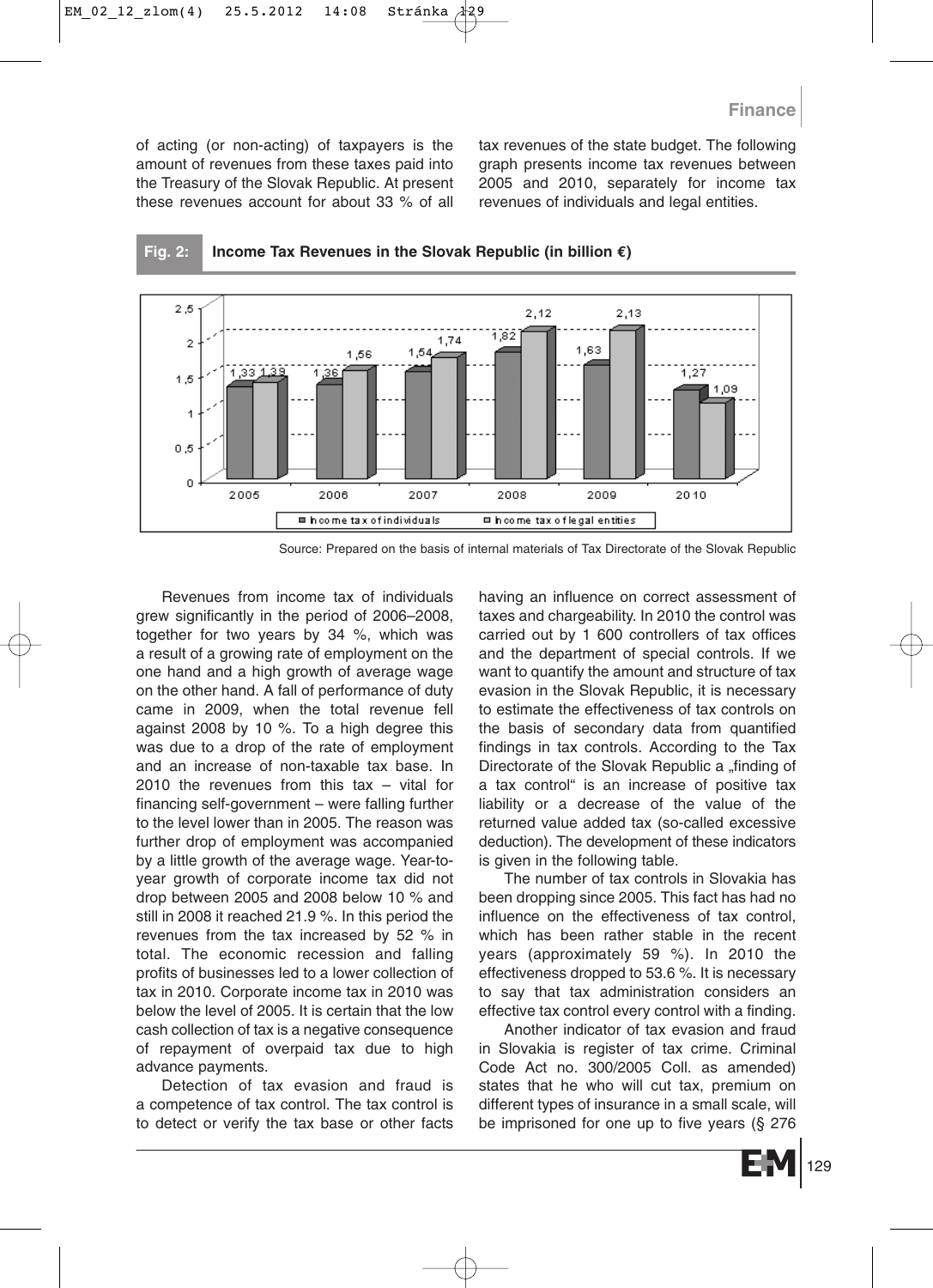| <b>Tax Directorate</b><br>of SR total                         | 2004    | 2005    | 2006    | 2007    | 2008    | 2009    | 2010    |
|---------------------------------------------------------------|---------|---------|---------|---------|---------|---------|---------|
| Findings of tax controls<br>(in thousand $\epsilon$ )         | 278.686 | 261.865 | 289.523 | 278.815 | 380.868 | 435,549 | 556,278 |
| Effectiveness of tax controls<br>(in %)                       | 51.7    | 57.8    | 62.1    | 59.5    | 59.4    | 59.5    | 53.6    |
| Number of tax controls                                        | 33.747  | 35.333  | 31.243  | 24.711  | 21.357  | 19.820  | 18.400  |
| Number of tax controllers                                     | 1,742   | 1,732   | 1.749   | 1.647   | 1,638   | 1,643   | 1,600   |
| Average finding per 1 controller<br>(in thousand $\epsilon$ ) | 160     | 151     | 166     | 169     | 233     | 265     | 348     |
| Average finding per 1 control<br>(in thousand $\epsilon$ )    | 8       | 7       | 9       | 11      | 18      | 22      | 30      |

#### **Tab. 1: Development of Assessment Indicators of Tax Controls in the SR**

Source: Prepared on the basis of internal materials of Tax Directorate of the Slovak Republic

Reducing taxes and insurance premiums). The penalty for reducing tax and insurance premium is increased in case of repeated offense of the law and according to the amount of tax and insurance premium evasion. According to extent the penalty is graded into punishments for minor damage (over  $\epsilon$  266), for higher damage (over  $\epsilon$  2 660), substantial damage (over  $\epsilon$  26 600) and punishments for major damage (over  $\epsilon$  133 000). The highest penalty (imprisonment for 7–12 years) is applied when the offender reduces tax and premium in a large scale. The same penalties are given for failure to transfer taxes and insurance premiums (§ 277 of Criminal Code). As of 30 June 2010 the tax administration recorded 11 001 notifications of suspicion of a crime in a total quantified amount of notified and recorded damage more than  $\epsilon$  1 bn, for the period of 2004 – 1st half of 2010.

Tax arrears can be classified as quantified or detected form of tax evasion. In most cases this is a declared tax, but for different purposes it has not been paid, and in other cases it is an unpaid sanction. The following graph illustrates income tax arrears during 2004 – 2009 divided into personal income tax arrears and corporate income tax arrears.



**Fig. 3: Income Tax Arrears (in thousand €)**

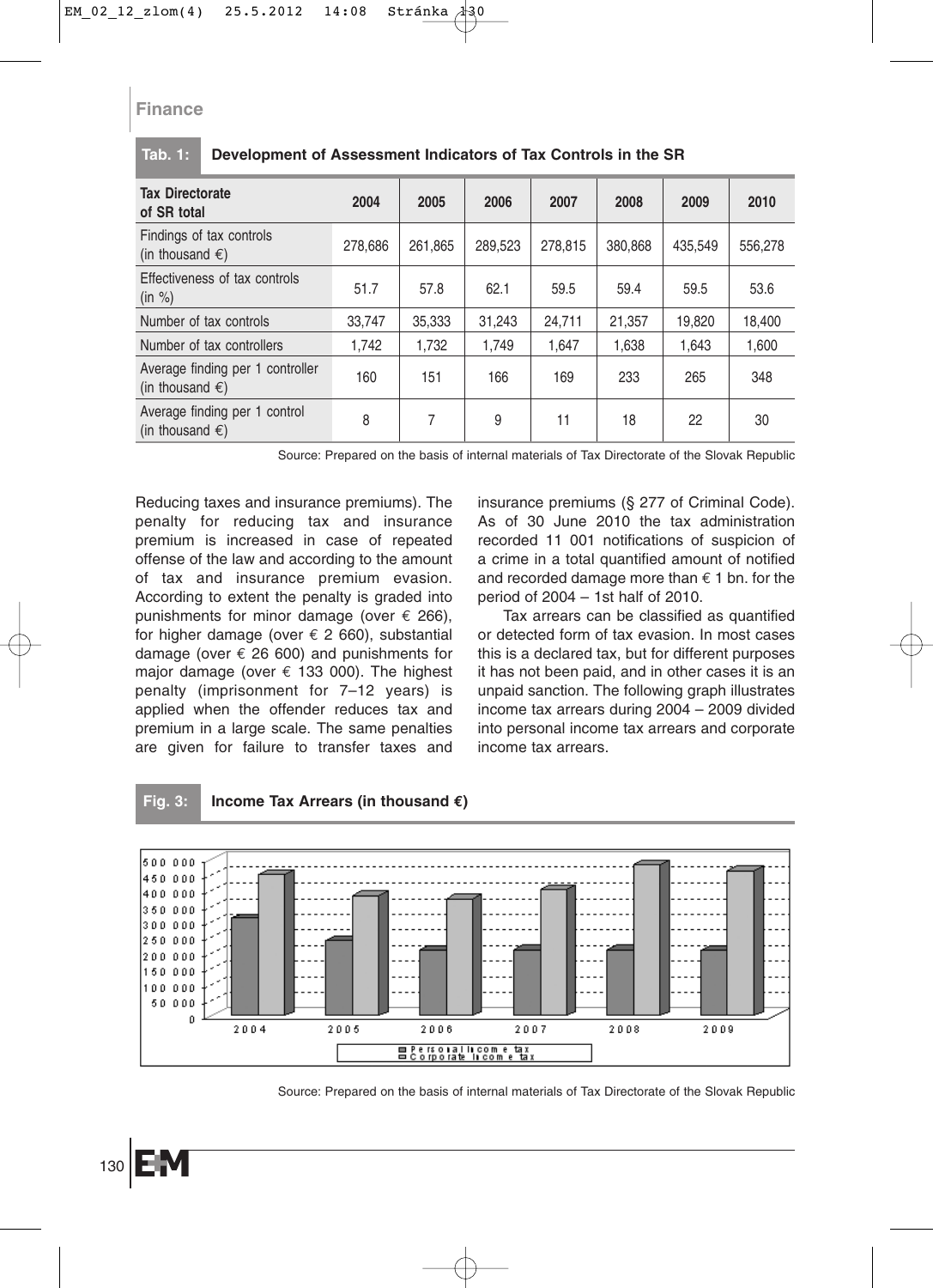The graph shows that the difference between personal income tax arrears and corporate income tax arrears is growing. Although in 2004 the arrears of corporate income tax were higher than those of personal income tax, in 2007 the difference doubled. From 2004 the amount of income tax arrears was falling, and the lowest amount of arrears ( $\epsilon$  584 147 thousand) was recorded in 2006. On the other hand, the maximum amount of arrears (€ 695 778 thousand) was recorded in 2008. Yet, since 2006 the amount of personal income tax arrears is rather stable while the amount of corporate income tax arrears had a tendency to rise till 2009. This is also confirmed by the Tax Directorate of the Slovak Republic in its annual report, where it states that the biggest growth was recorded with arrears of value added tax and corporate income tax. The biggest share of tax arrears belongs to limited companies, joint stock companies and individuals not recorded in the business register.

# **3. The Goal, Material and Methods of Research**

The main goal of this paper is to assess the level of corporate social responsibility in the payment of income tax and formulate ideas and recommendations to improve the behaviour of businesses in the researched area. The research was done on a sample of businesspeople – income tax payers and on the basis of the current state of tax evasion in the area of income tax in Slovakia. In compliance with the main goal of the paper we have formulated the following partial goals:

- 1) To describe theoretically the issue of socially responsible behaviour of businesses in relation to fulfillment of income tax obligations of businesses and to identify their activities, areas and processes that can be labeled as socially responsible or irresponsible in the case of paying income tax.
- 2) To summarize the results of a research carried out by a questionnaire on a sample of businesses in the Slovak Republic and to assess the level of social responsibility of businesses in this area by means of tax evasion.
- 3) To formulate proposals to improve responsible behaviour of businesspeople in the area of income tax.

Hypotheses are an inseparable part of our paper, and they can have a different character,

origin and classification in research. In order to fulfill the goals set in our research we made a choice of hypotheses that will help us understand more deeply the issues of our research from the theoretical as well as practical point of view. The zero hypothesis (H0) was formulated as follows: More than half (more than 50 %) of the responded businesses know the term socially responsible business and can give a particular organization that applies this concept. Businesses understand the obligation to pay tax, but the system of paying taxes is a sort of necessary evil of business, i.e. their attitude to the fulfillment of tax obligations is negative. For this reason most businesses try to rationalize and simplify their tax obligations or to find a way how to circumvent the law. On the basis of the knowledge of the opinions and attitudes of taxpayers we have formulated the following research hypotheses:

 $H_1$ : More than 80 % of the responded businesses behave responsibly in the area of income tax and fulfill their tax obligations in time, conscientiously and in compliance with law.

 $H<sub>2</sub>$ : Businesspeople – individuals behave more responsibly in the area of income tax than businesses.

In order to verify the hypotheses we used the program SPSS, which is used for making statistical analyses. For evaluating the hypotheses we chose a 10 % level of significance, where  $E = 0.10$ .

The material we have used to meet the goals of our paper is special literature by domestic and foreign authors dealing with tax issues and socially responsible business. An important source of information are statistical data, current legislative norms of the Slovak Republic and the European community, tax regulations, tax returns and forms valid within the European Union.

The main source of information for us is primary data obtained in our research. The exploratory method we used was the method of questionnaire. Compared to observation and experiment this technique is the most suitable here as it enables to acquire a number of data in a rather short time. We chose the questionnaire as a method of primary research also due to simple organizing the preparation of research, little time needed to carry out the research and easy processing of the results. At the same time questionnaire does not pressure respondents

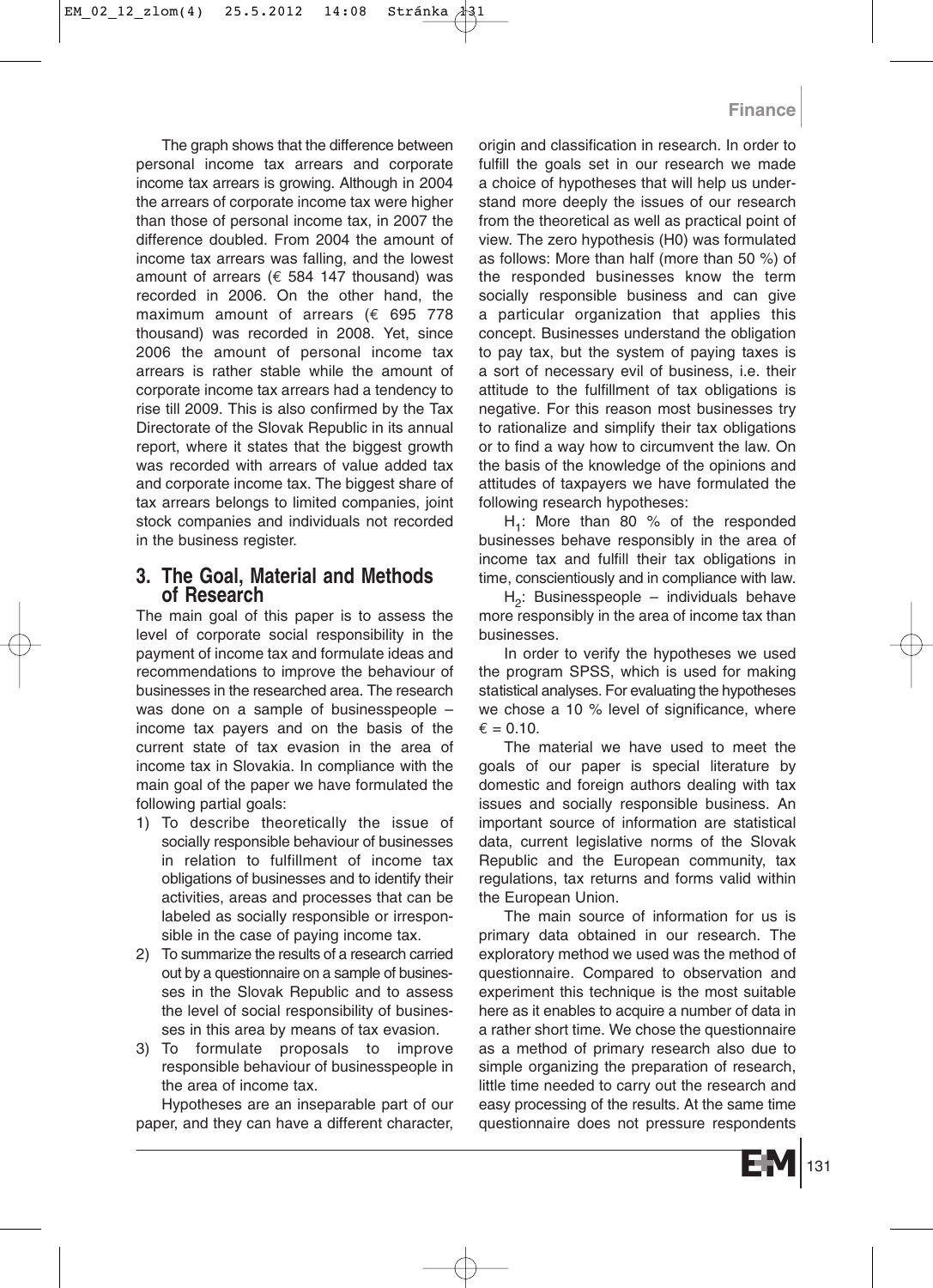and reduces the rate of subjectivity of the researcher. On the other hand, the method of questionnaire is connected with the risk of low return and the problem to verify the truth of the acquired data. We solved the problem of reliability of the acquired data by control questions verifying the truth of the provided data and statistic tests (binomial exact test).

The object of our research is responsible behaviour of Slovak businesses in the area of income tax. From the defined object of research we can imply that the basic set of our research covered all businesses in Slovakia. In order to specify the basic set of the questionnaire research more closely we take into account the real number of registered taxpayers. According to the Tax Directorate of the Slovak Republic as of 30 June 2010 there were 2 683 988 businesses registered for corporate income tax and 213 476 individuals registered for personal income tax. As the basic set is extended we made a choice of respondents from the basic set and generated a sample set. When choosing the respondents we made a random selection from the database of businesses. From the total number of 260 distributed questionnaires we received back 135 completed forms. We can state that the return of questionnaire was 52 %.

The questionnaire was created as a simple form, meeting the purpose and questions were full, clear and unambiguous. It consisted of 18 questions on four pages and they were divided into two content groups. In the introduction we provided information about the issue and anonymity of data provided by the respondents. The first group of questions focused on socially responsible business and the issue of personal and corporate income tax. The second group of questions contained identification questions that classified the respondents according to the area of business, legal form and size. The intention of placing this kind of questions right behind the research questions was to obtain the information as we expected that the businesses might not be willing to continue if the questions had been in the introduction. The conclusion contained thanking to the respondents for their time and willingness to participate in the research. The questions were open-ended and closed. With open-ended questions the respondents had a scale of possibilities and an open possibility "other", where they could express their opinion on the given issue. With each question where they could mark more options they were notified that more answers were possible. The questionnaire was distributed in electronic form as an online questionnaire. The selected businesses were delivered an e-mail asking for cooperation in research. After clicking on the attached electronic message the respondents could complete the questionnaire. The questionnaire was distributed during two weeks in late February and early March 2011. In the processing of the acquired data we used mathematical-statistic methods, especially the method of trend analysis using time series and indices, statistic methods (Mann-Whitney test) and graphic methods of data processing.

Beside primary we have done also secondary research based on the materials provided by the Tax Directorate of the Slovak Republic. These were data from 2004–2009 (or till 30 June 2010). We started from the year 2004 as in that year the tax system of the Slovak Republic went through several changes due to accession to the European Union. As a member of the EU the Slovak Republic committed to gradually harmonize selected taxes applicable in the Slovak Republic with those applicable in member states of the EU also officially – in legislation. In order to process secondary data and theoretical knowledge we used several theoretical research methods – content-causal analysis and historical-logical method, analysis and synthesis, induction and deduction, comparison and generalization.

## **4. Results and Discussion**

The identification questions at the end of the questionnaire serve to characterize the research set. We analyzed the respondents according to three basic criteria. The first criterion was the area of their business activity. The question had more possible answers in case the respondents do business in more areas. The most respondents marked the area of services (35 %). The second biggest category was trade (32 %). The respondents from businesses in construction accounted for 26 %. The other areas were transport 10 %), industry (8 %) and hotel industry and gastronomy (6 %).

The second criterion to characterize the respondents was legal form of business. The representation of individual forms is given in the following graph.

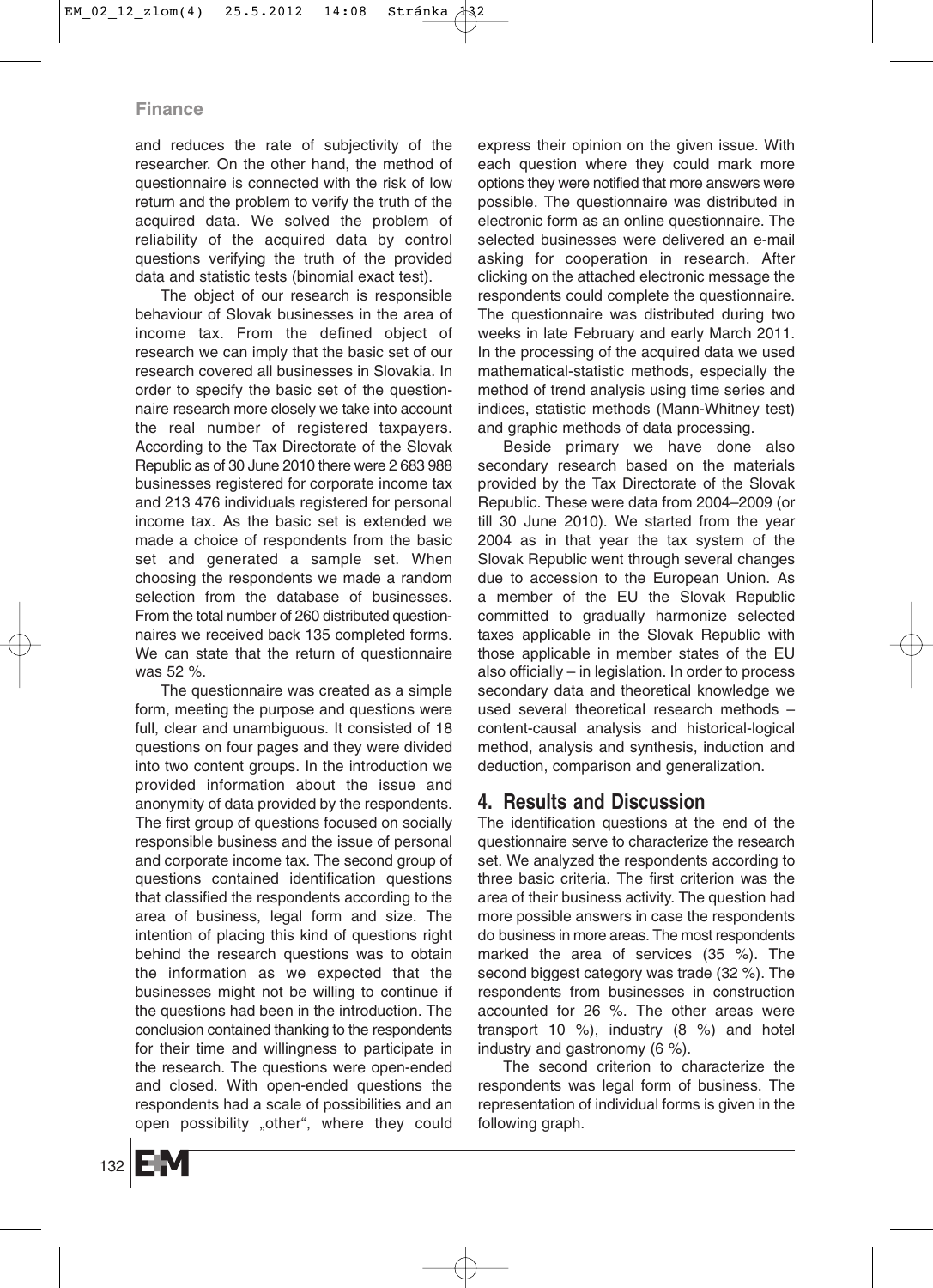

#### **Fig. 4: Representation of Respondents in the Research Sample by Legal Form of Business**

Source: own

From the point of view of legal form of business the biggest group is represented by limited companies. This result reflects the real state in the Slovak Republic as this is the most common form of business. The second biggest group is made by individual entrepreneurs, which was marked by 53 out of 135 respondents. Joint stock company was represented in the sample by 14 businesses. On the whole, it is possible to state that the sample of respondents consisted of 59 % of businesses, 39 % of individual entrepreneurs and 2 % of cooperatives.

As for size (number of employees) the dominant group were small businesses accounting for as much as 79 %. Middle-sized businesses were represented by 18 % of respondents and large companies 4 %. The structure of respondents by size corresponds to the real state in the Slovak Republic.

In the main part of the questionnaire we asked the respondents about corporate social responsibility – how they apply it in responsible behaviour in income tax. In the first question we asked which of the given possibilities they would choose as the most important roles of a business in society. We aimed to find out whether businesses perform also activities that do not bring them a direct economic benefit or they rather contribute to the development of society. The question had more possible answers. From the total number of 135 businesses 85 see their most important role in "creating profit", a role which is a reflection of the economic activity of the business. 81 respondents chose "law enforcement" as one of the most important roles of the business. The high occurrence of these answers is due to the importance of a stable and fair business environment for businesspeople. Another frequent answer was "creating job opportunities", which was marked by 64 respondents. 54 respondents chose as one of the answers also "participate in the development of the region, of the community in which the business runs its activities". We consider the choice of this answer a manifestation of social behaviour of the business, like with the answer "protection of the environment" (37 answers). We can thus conclude that less than half of the respondents consider the social aspect of business important. "Paying taxes" was chosen by 45 respondents, which points to a disturbed relationship between the state and businesses.

Another question was to find out if businesses can define the concept of socially responsible business. There was only one possible answer. We expected the answers "definitely yes" and "rather yes" from the respondents who had already met with this concept and can explain it. On the contrary, the answers "rather not" and "definitely not" should be chosen by businesses that did not know this concept. We can conclude that 88 % of respondents can define the concept of socially responsible business and only 12 % can't. We made a control question to verify the accuracy of responses. We asked if they can give an example of an organization that applies the

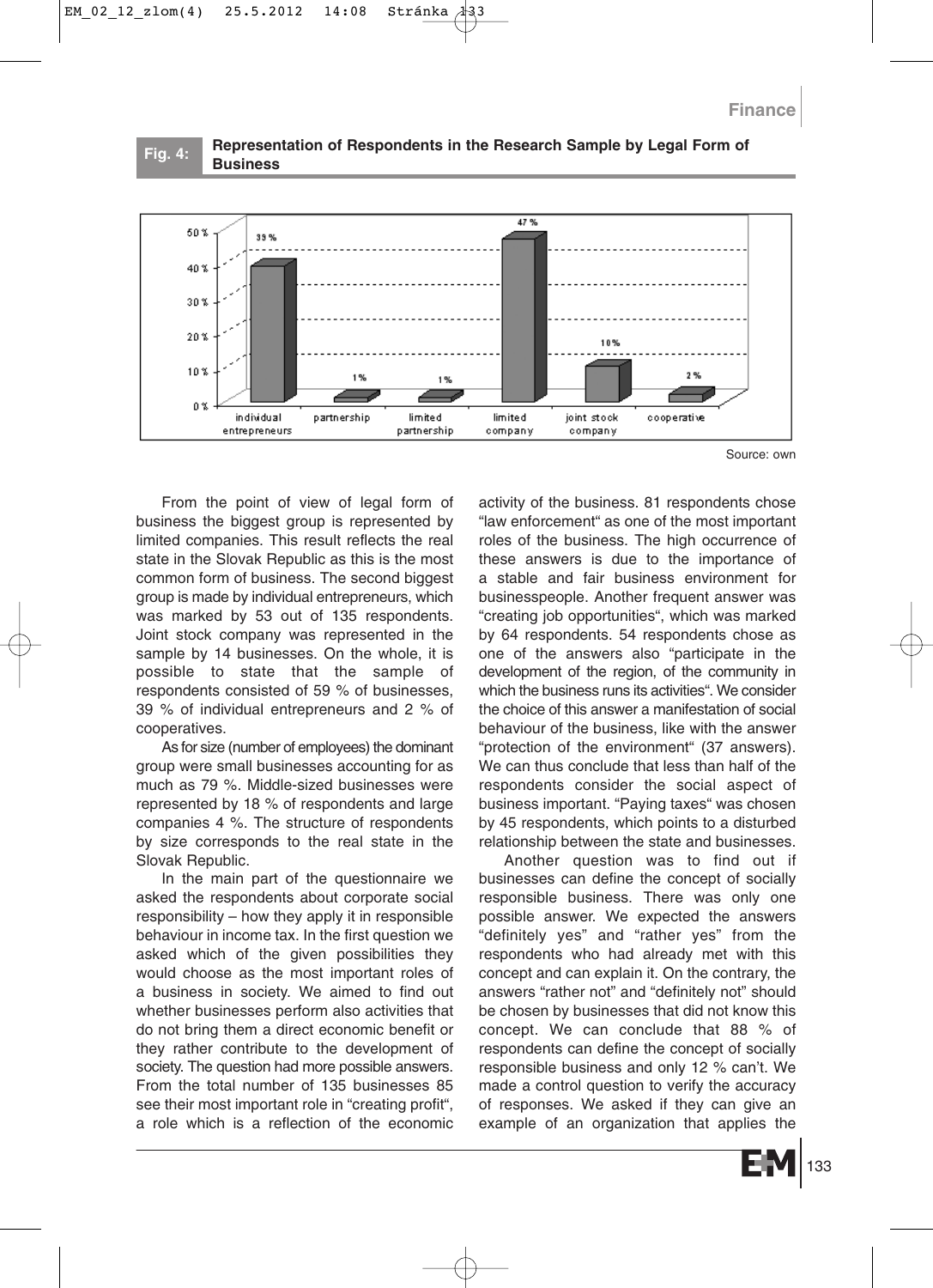concept of socially responsible business in its activities. We assumed that the respondents that can define it answered "yes" and gave an example of a particular organization. The results showed that only 39 % of respondents were able to give such an organization. These two questions aimed to verify the zero hypothesis H0 of the research, where we assumed that more than half of the responded businesses know the concept of socially responsible business and at the same time can give an example of a business that applies this concept in their activities. First we transliterated the question asking about the definition of social responsibility into another variable and we created two groups of businesses. In the first group were businesses that were able to define the concept and chose the answer "definitely yes" or "rather yes" in the questionnaire. In the second group were businesses that were not able to define this concept and thus chose the answer "rather not" and "definitely not". The question asking about the definition of corporate social responsibility was first transliterated into another variable. After transliterating the question we tested it by means of binomial exact test. The testing is illustrated on the following outputs of the statistic software SPSS.

|                                                |  |                             | Category    | N                | <b>Observed</b><br>Prop. | Test.<br>Prop. | Asymp.<br>Sig.<br>(2-tailed) | Exact.<br>Sig.<br>(2-tailed) |
|------------------------------------------------|--|-----------------------------|-------------|------------------|--------------------------|----------------|------------------------------|------------------------------|
| Defining corporate<br>social responsibility    |  | Group 1<br>Group 2<br>Total | 1.00<br>.00 | 118<br>17<br>135 | .87<br>.13<br>1.00       | 0.50           | .000a                        | .000                         |
| An example of socially<br>responsible business |  | Group 1<br>Group 2<br>Total | 0           | 52<br>83<br>135  | .39<br>.61<br>1.00       | .50            | .010a                        | .010                         |

**Tab. 2: Binomial Exact Test in Verifying Hypothesis H0**

Source: Own processing of results by means of program SPSS

The results from the question about the ability of businesses to define socially responsible business in the program SPSS reached p value 0/2, which is 0 and thus the level of significance was lower than  $= 0.10$ . which we assumed. Based on this fact we can conclude that the zero hypothesis H0 was proved. With the control question if businesses can give an example of socially responsible business p value was expressed as 1 – 0.010/2, which is 0.995 and thus higher than the assumed  $\epsilon$  = 0.10. This fact leads to a conclusion that the zero hypothesis H0 was rejected. The testing proved that more than half of the responded businesses know the concept of socially responsible business, but cannot give an example of an organization that applies this concept.

What motivated businesspeople to do socially responsible activities was asked about in another question, where the respondents could choose more answers. The results are shown in the following graph.

53 % of businesses chose tax stimuli as a factor motivating to behave responsibly to society. The research further showed that 33 respondents would be motivated to do socially beneficial activities by higher quality and more attractive projects from NGOs, despite the fact that the analysis of activities and initiatives supporting socially responsible business in Slovakia show that the most important players of social involvement come just from NGOs. These organizations carry out surveys in socially responsible business and cooperate with local businesses in order to help them realize socially beneficial activities. 26 respondents marked recognition from wider society as a motif leading to the support of social involvement of businesses and 15 respondents marked increased media coverage as such a stimulus. This need of businesses points to low awareness of the Slovak public in the area of socially responsible business.

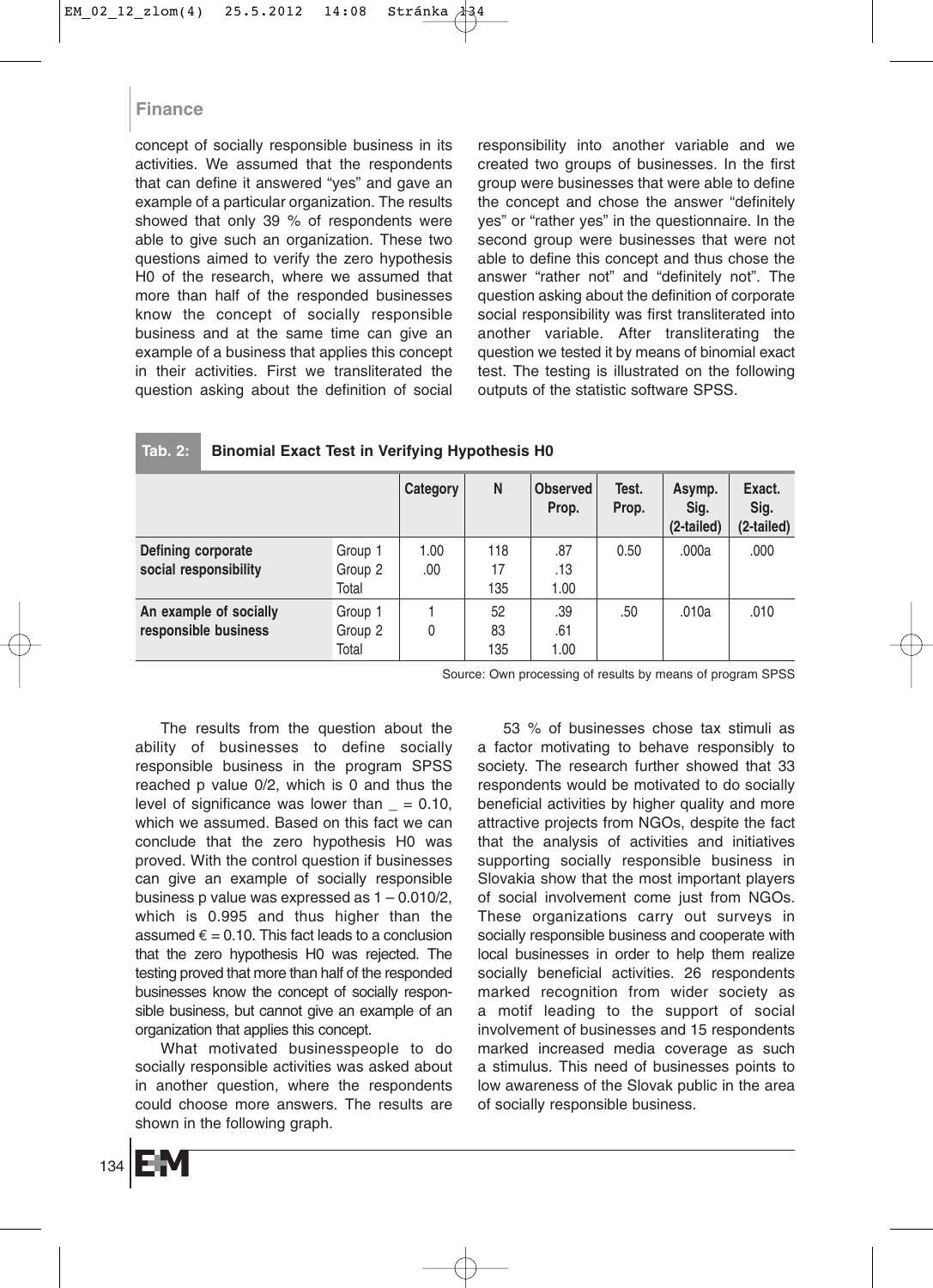



Source: ow

We were also interested which activities businesses consider socially responsible in the area of income tax and then we asked about irresponsible activities in paying income tax. These questions were aimed to find out whether businesses know how to properly fulfill tax obligations, whether they know their obligations imposed by law in the area of income tax. The questions had several possible answers. The research showed that for the most respondents socially responsible behaviour in this area is paying taxes within the statutory time (67 %) and in the right amount (58 %). As much as 46 % of respondents marked 2 % of the paid tax for special purposes a responsible activity in this area. In the question which activities in this area are irresponsible we wanted to find out whether businesses can identify activities breaking the law on income tax and thus which activities can be considered irresponsible behaviour. The research showed that the most respondents consider as socially irresponsible concealing part of income from business activity (62 %) and false accounting and tax cases (61 %). Misrepresentation in the area of income tax was reported as irresponsible activity by 47 % of respondents and artificial inflation of the cost of tax by 41 %. It is possible to state that the given activities are unlawful and in case such breaking of the law is disclosed by tax control, it is sanctioned.

The following question if the respondents behave responsibly in the area of income tax, i.e. if they fulfill their tax obligation in time,

conscientiously and in accordance with applicable law, 83 % of respondents answered that they behave responsibly in this area and chose the possibility "definitely yes". 16 % of respondents chose the possibility "rather yes" and only 1 % the possibility "rather not". None of the respondents answered "definitely not". This question was formulated directly, whereas the question whether the businesses had met with tax evasion was rather indirect. We supposed that if the businesses had ever met with tax evasion, it could concern themselves. A comparison of both questions is illustrated in the following graph.

99 % of respondents answered that they behave responsibly in paying income tax and only 69 % of businesses reported that they had not met with tax evasion. And on the other hand, 1 % of respondents answered that they do not behave responsibly in this area, whereas 31 % of businesses have experience with tax evasion. We can conclude that our assumption was fulfilled because almost all those who are responsible in paying income tax have no experience with tax evasion and vice versa. By means of these two related questions we tested hypothesis H1 , which supposed that more than 80 % of respondents behave responsibly in paying income tax and fulfill their tax obligations in time, conscientiously and in accordance with applicable law. We had to transliterate the main question again into two groups of businesses, one with responsible businesses and the other with irresponsible

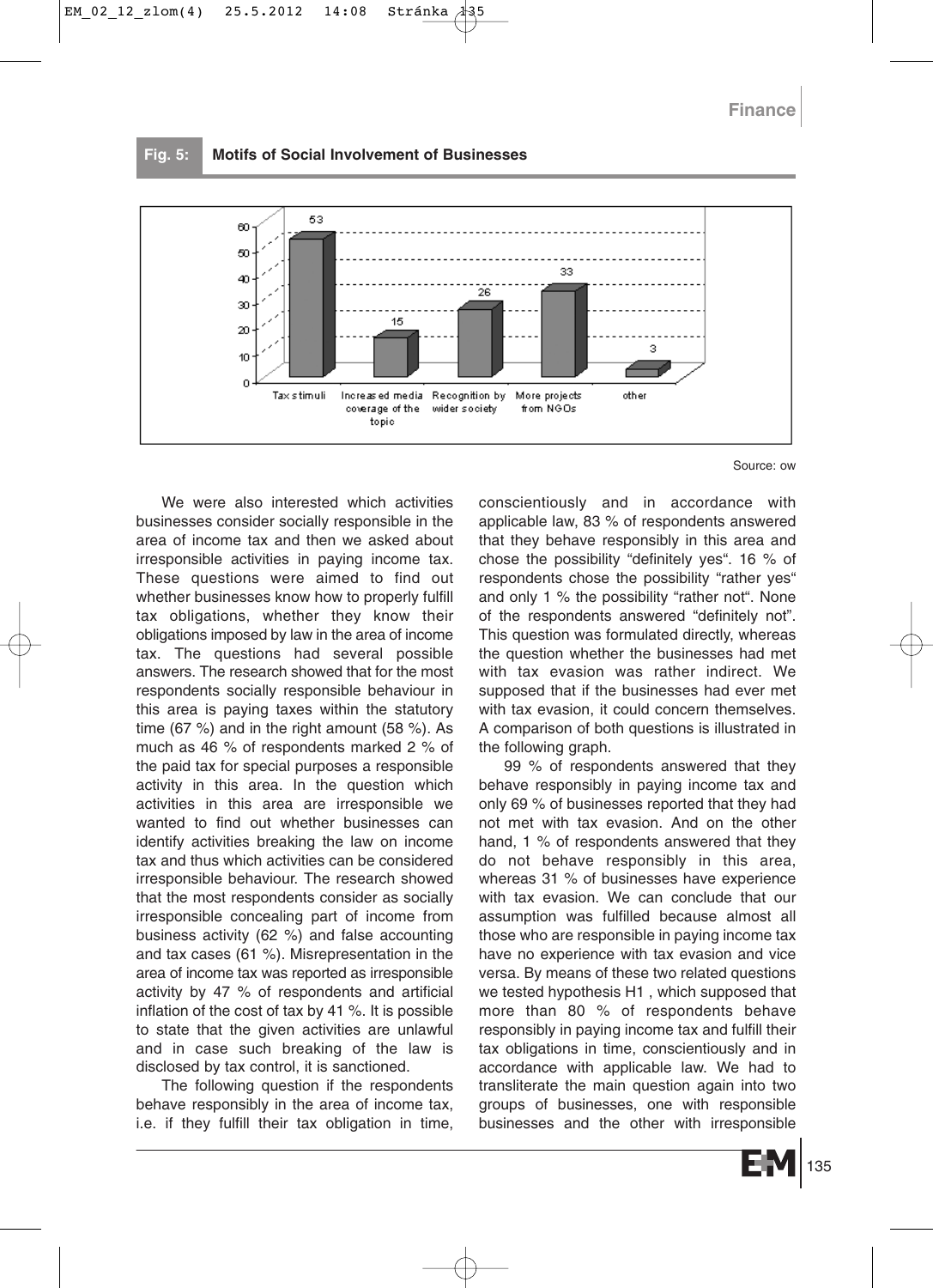**Comparison of Businesses' Responses to Questions about Their Social Fig. 6: Responsibility in Paying Income Tax and about Their Experience with Tax Evasion**



Source: ow

businesses in paying income tax. Subsequently we tested both questions by means of binomial exact test in program SPSS. In the question about responsible behaviour of businesses in paying income tax p value was expressed as 0/2, so it was equal to 0. P value was lower than our chosen level of significance  $= 0.10$ , which allows us to accept hypothesis H1 and claim that more than 80 % of respondents fulfill their tax obligations in time, conscientiously and in accordance with applicable law. On the basis of the control question, whose p value was set as 0/2, which is lower than our chosen level of significance, we can confirm the hypothesis.

Based on the question asking about responsible behaviour of businesses in paying income tax depending on legal form of business we assessed also hypothesis H2. This hypothesis contained an assumption that entrepreneurs – individuals behave more responsibly than companies. We tested the questions by means of Mann-Whitney test, which is intended for two independent choices. The results are given in the following table.

| <b>Legal form</b>           |  |       | N                        | <b>Mean Rank</b> | <b>Sum of Ranks</b>      |  |
|-----------------------------|--|-------|--------------------------|------------------|--------------------------|--|
| SRB in paying               |  | 1.00  | 53                       | 64.29            | 3407.50                  |  |
| income tax                  |  | 2.00  | 79                       | 67.98            | 5370.50                  |  |
|                             |  | Total | 132                      |                  |                          |  |
|                             |  |       |                          |                  | SRB in paying income tax |  |
| Mann-Whitney U              |  |       |                          |                  | 1976.500                 |  |
| Wilcoxon W                  |  |       |                          |                  | 3407.500                 |  |
| Ζ                           |  |       |                          |                  | $-0.825$                 |  |
| Asymp. Sig. (2-tailed)      |  |       |                          |                  | .409                     |  |
| Monte Carlo Sig. (2-tailed) |  | Sig.  |                          |                  | .450a                    |  |
|                             |  |       | 99 % Confidence interval | Lower Bound      | .437                     |  |
|                             |  |       |                          | Upper Bound      | .462                     |  |
| Monte Carlo Sig. (1-tailed) |  | Sig.  |                          | .243a            |                          |  |
|                             |  |       | 99 % Confidence interval | Lower Bound      | .232                     |  |
|                             |  |       |                          | Upper Bound      | .254                     |  |
|                             |  |       |                          |                  |                          |  |

**Tab. 3: Mann-Whitney Test in Hypothesis H2**

Source: own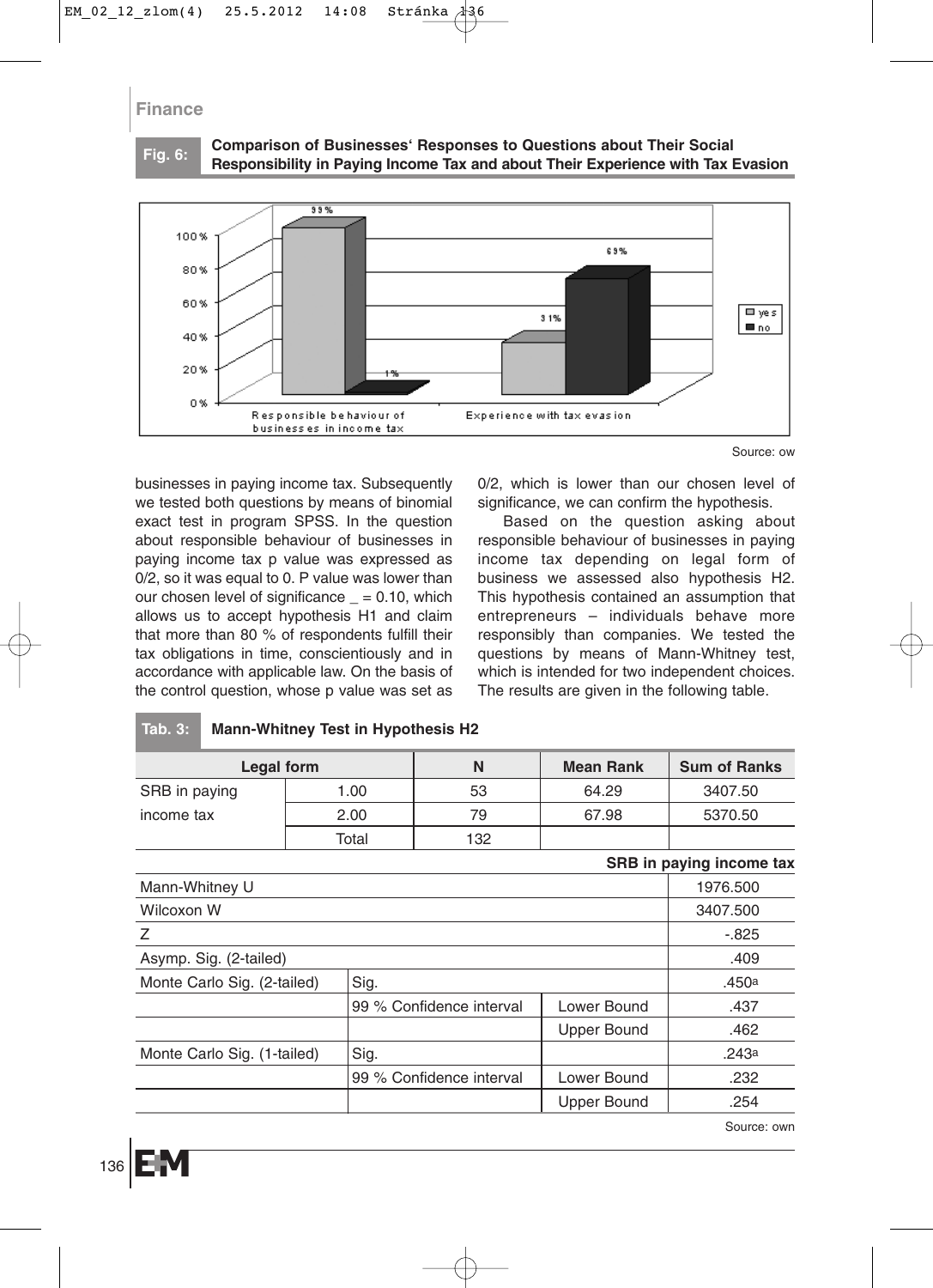In such testing the difference between the tested groups is significant when p value is lower than the chosen level of significance. Our testing showed that p value is 0.243, which is more than  $\epsilon = 0.10$ . This leads us to a conclusion that there is no significant difference between individual legal forms in the responsibility of behaviour in paying income tax. Hypothesis H was not proved and we can state that entrepreneurs – individuals behave in this area in a similar way as companies. This statement has been supported also by the chart compiled on the basis of Kruskal-Wallis test, which is used for more than two independent choices. As p value in these cases was higher than  $\epsilon$ , we can state that both legal forms of business behave equally responsibly in paying income tax and the difference between them is negligible.

We were also interested what factors motivate businesses to tax evasion and vice versa, what motivates businesses to responsible behaviour in this area. The question has again more possible answers. The results showed that the most respondents behave responsibly in this area, which they are led to by their civic responsibility (61 %). We can thus say that most respondents feel naturally responsible towards their country and its needs and realize that tax revenues serve to satisfy the needs of society. Other factors motivating businesses to responsible behaviour in this area are high penalties (53 %). Justice and confidence in public institutions as a motif to behave responsibly was chosen by 20 % of respondents, which points to a low confidence of the citizens in the state and public institutions. Among factors motivating businesspeople to tax evasion were mostly reported answers "low-quality legislation" (53 % of respondents), "high tax rate" (46 % of respondents) and disagreement of businesses with political decisions and tax policy of the government (39 %). Low tax ethics as a reason for tax evasion was marked by 42 of 135 businesses, which supports the statement that Slovak businesses in general have a low level of tax morale.

# **5. Synthesis of the Results and Proposals and Recommendations**

The research carried out by means of questionnaire was divided into two basic thematic groups. The first part dealt with the issues of socially responsible business whereas the second part was more or less focused on analysis of businesses' behaviour in paying income tax. Based on the research we assessed the level of socially responsible business in Slovak businesses in paying income tax; we pointed to the factors motivating businesses to behave responsibly, but also to shortcomings and obstacles for businesses to behave responsibly. With the given shortcomings and obstacles we make recommendations to improve the current state. At first we make recommendations for the area of socially responsible business and then for the area of responsible behaviour of businesses in paying income tax.

The main obstacle to socially responsible business in Slovakia is lack of action of the government in this area. Our recommendation is systematic support to socially responsible business from the part of the state. In our opinion the state should play the main role in implementing a national program of corporate social responsibility. The key players in the implementation of the program should be, above all, the Ministry of the Economy of the Slovak Republic, Ministry of Justice of the Slovak Republic and the Ministry of Labour, Social Affairs and Family of the Slovak Republic. The Ministry of Justice should focus on creating quality legislation in corporate social responsibility, the Ministry of the Economy should create favourable conditions for performing socially beneficial activities and creating programs to motivate businesses to act socially responsibly. The Ministry of Labour, Social Affairs and Family should develop activities to help and support citizens in the social policy, which is part of socially beneficial activities. We suggest that the highest officials take responsibility for acting for the benefit of society on the governmental level and at the same time support the engagement of businesses in social issues. Within the governmental policy they should establish a particular section for the area of socially responsible business that should focus on: creating and updating a national strategy in corporate social responsibility; motivating businesses to engage responsibly in society and participate in the improvement of the environment and social environment; supporting activities of businesses that are engaged in social activities, for example by tax relieves or by favouring environmentally friendly businesses; preferring businesses that

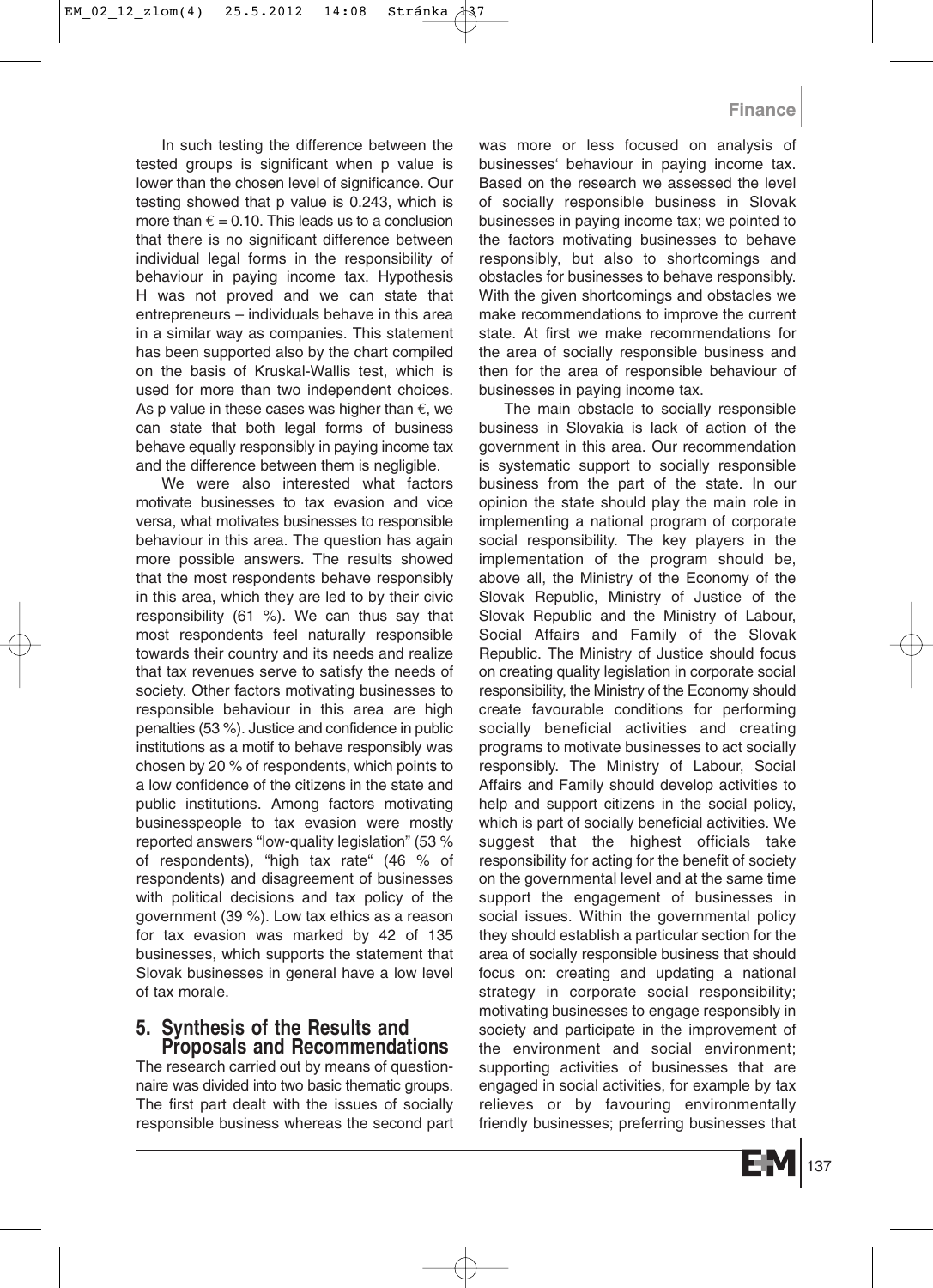apply the concept of corporate social responsibility to those not engaged in social activities within state tenders and government procurement; preparing and organizing rewards for businesses with developed social activities within socially responsible business.

Slovak media are another barrier in the development of socially responsible business; they do not pay enough attention to these issues. In their activities they should increase the awareness of the Slovak public of the concept of corporate social responsibility. At the same time they should focus their activities on creating an environment stimulating Slovak businesses to social engagement. In our opinion public television and radio stations should devote more time to socially responsible business and their representatives in order to inform about these issues and to introduce this concept in the activities of these institutions and thus to become an example of social engagement for the business sector.

Lack of quality and attractive projects from NGOs is also an obstacle to businesses to behave responsibly in social acting. NGOs should continue their cooperation with businesses and help them introduce the concept of corporate social responsibility. They should create conditions stimulating to engagement in social activities and provide businesses with information related to examples of best practice from Slovakia and thus initiate first of all small and medium-sized businesses as many of them are not engaged in social activities also because they do not know how.

A major obstacle for businesses in the area of corporate social responsibility is lack of funds. It is difficult to suggest a measure that could improve this particular problem. But there are certainly ways of social engagement, for instance friendly business behaviour to the environment and society, responsible treatment of employees, responsible action in the market to suppliers and customers, eliminating corruption; all of these, however, require huge funds.

The major shortcoming in the area of personal and corporate income tax is poor quality legislation with a number of exceptions and loopholes in laws, ever-changing tax policy of the government and disagreement of businesses with the decisions of the government. On the whole it is possible to state that an obstacle to responsible fulfilling tax obligations by businesses is lack of action of the government. The questionnaire research showed that businesses consider the Slovak system of paying taxes corrupted and unnecessarily complicated. The authors Sujová and Sedliaãiková [11] qualify just the tax system as a key factor influencing the performance of the economy of the Slovak Republic in future. Thus this means that quality legal norms are the basic prerequisite of decreasing tax evasion. The laws should have clear and unambiguous definitions of rights, obligations and sanctions. Based on the given facts we suggest to improve the cooperation between businesses and government, especially in the creation of new tax laws and formulation of the goals of tax policy.

### **Conclusion**

Tax frauds have serious consequences for state budgets, they lead to breaking the rule of fair taxation and in the end they can distort economic competition and functioning of the market. A long-term goal of tax policy not only of the Slovak Republic, but also other governments of EU member states is shift of tax burden from direct taxes to indirect taxes. However, the space for increasing value added tax has its limits as they consequently influence the consumption of the whole population. As of 1 January 2011 the government of the Slovak Republic increased the rate of value added tax from 19 % to 20 %. Due to lack of revenues of the state budget it is possible to expect that in future the following tax increase will apply to direct taxes.

Tax administrations in developed countries of the world are leaving from restrictive collection of taxes and try to create a so-called tax friendly environment, where taxpayers would consciously and voluntarily fulfill their tax obligations and it would not pay off to cheat the state on taxes. However, this is a long-term process. A condition to create positive tax-legal consciousness of economic entities and to improve their tax discipline is improvement of their tax discipline and rationality of the use of public funds on both sides – businesses and public administration.

138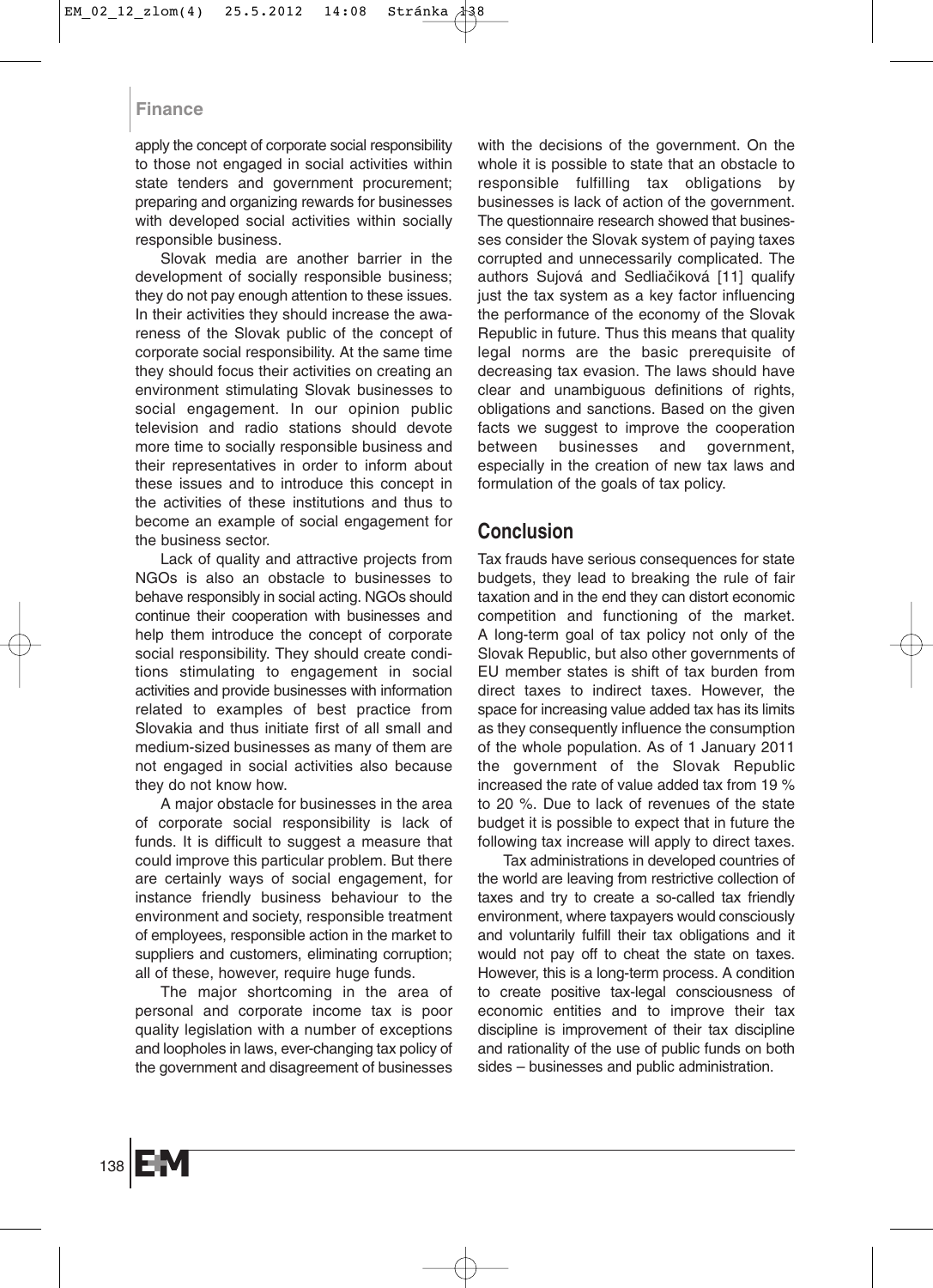#### **References**

[1] âIERNA, H. *Spoloãensky zodpovedné podnikanie a model v˘nimoãnosti.* Banská Bystrica: Univerzita Mateja Bela, Ekonomická fakulta, 2008. ISBN 978-80-8083-585-9.

[2] EUROPEAN COMMISION. *Green Paper. Promoting a European framework for corporate social responsibility.* Luxemburg: European Commision, Office for Official Publications of the European Communities, 2001. ISBN 92-894-1478-2. [3] HARUMOVÁ, A., KUBÁTOVÁ, K. *Dane podnikateºsk˘ch subjektov.* Îilina: Poradca podnikateľa, 2006. ISBN 80-88931-55-X.

[4] HOREHÁJOVÁ, M., MARASOVÁ, J. The Institutional Factors of the Corporate Social Responsibility Development. *E+M Ekonomie a Management.* 2008, roã. 11., ã. 2, s. 58–64. ISSN 1212-3609.

[5] LESÁKOVÁ, ª. Etika a daÀové úniky. *Etické rozmery transformaãného procesu v slovenskej* ekonomike - I. časť. Banská Bystrica: Univerzita Mateja Bela, Ekonomická fakulta, 1999. s. 65–71. ISBN 80-8055-333-5.

[6] MARKOVÁ, V. Neetické prejavy podnikania v podobe racketingu, tunelingu a daňových únikov na Slovensku. *Etické rozmery transformaãného procesu v slovenskej ekonomike* – I. ãasÈ. Banská Bystrica: Univerzita Mateja Bela, Ekonomická fakulta, 1999. s. 57–64. ISBN 80-8055-333-5.

[7] ORVISKÁ, M. *Sociálno-ekonomická a inštitucionálna anal˘za tieÀovej ekonomiky a daÀov˘ch únikov.* Banská Bystrica: Univerzita Mateja Bela, 2005. ISBN 80-8083-116-5.

[8] PAULIČKOVÁ, A. Daňové zaťaženie podnika*teºsk˘ch subjektov v Slovenskej republike.* Bratislava: Eurounion, 2002. ISBN 80-88984-44-0. [9] RAŠKOVSKÁ, K. Zodpovedné správanie sa podnikov v oblasti platby daní. In *Nové trendy – nové nápady: Sborník pfiíspûvkÛ z mezinárodní vûdecké konference 2010*. Znojmo: Soukromá vysoká ‰kola ekonomická Znojmo, 2010, s. 391–399. ISBN 978-80-87314-12-8.

[10] SOPKOVÁ, E. Daňové zaťaženie možno optimalizovaÈ. In NEMEC, J. (ed.). *Acta oeconomica No 12.* Banská Bystrica: Univerzita Mateja Bela, Ekonomická fakulta, 2002, s. 113–117. ISBN 80-8055-597-4.

[11] SUJOVÁ, A., SEDLIAČIKOVÁ, M. Forecast of the trend of Slovak Republic economic performance – the basis of opportunities for future development of enterprises. *Annals of Warsaw University of Life Sciences – SGGW Forestry and Wood Technology No 72*. 2010, Vol. 72, s. 298–302. ISSN 1898-5912.

[12] World Business Council for Sustainable Development. *CSR: Meeting changing expectations* [online]. Geneva: WBCSD Publications [cit. 2010-03-21]. 38 p. (PDF). Available on: <http://www.wbcsd.org/ Pages/EDocument/EDocumentDetails.aspx?ID=82 &NoSearchContextKey=true>. ISBN 2-94-0240-03-5. [13] Internal materials of the Tax Directorate of the Slovak Republic in Banská Bystrica.

[14] Survey of 2 % of tax carried out by TNS SK in March 2010 [online]. Available on: <http://www. rozhodni.sk/index.php?analyzy\_a\_statistiky\_o\_2% /sl/88 >.

#### **Ing. Eva Sopková, PhD.**

Matej Bel University Faculty of Economics Department of Corporate Economics and Management eva.sopkova@umb.sk

**Ing. Katarína Ra‰kovská**

Matej Bel University Faculty of Economics Department of Corporate Economics and Management katarina.raskovska@umb.sk

Doruãeno redakci: 13. 7. 2011 Recenzováno: 2. 11. 2011, 11. 11. 2011 Schváleno k publikování: 5. 4. 2012